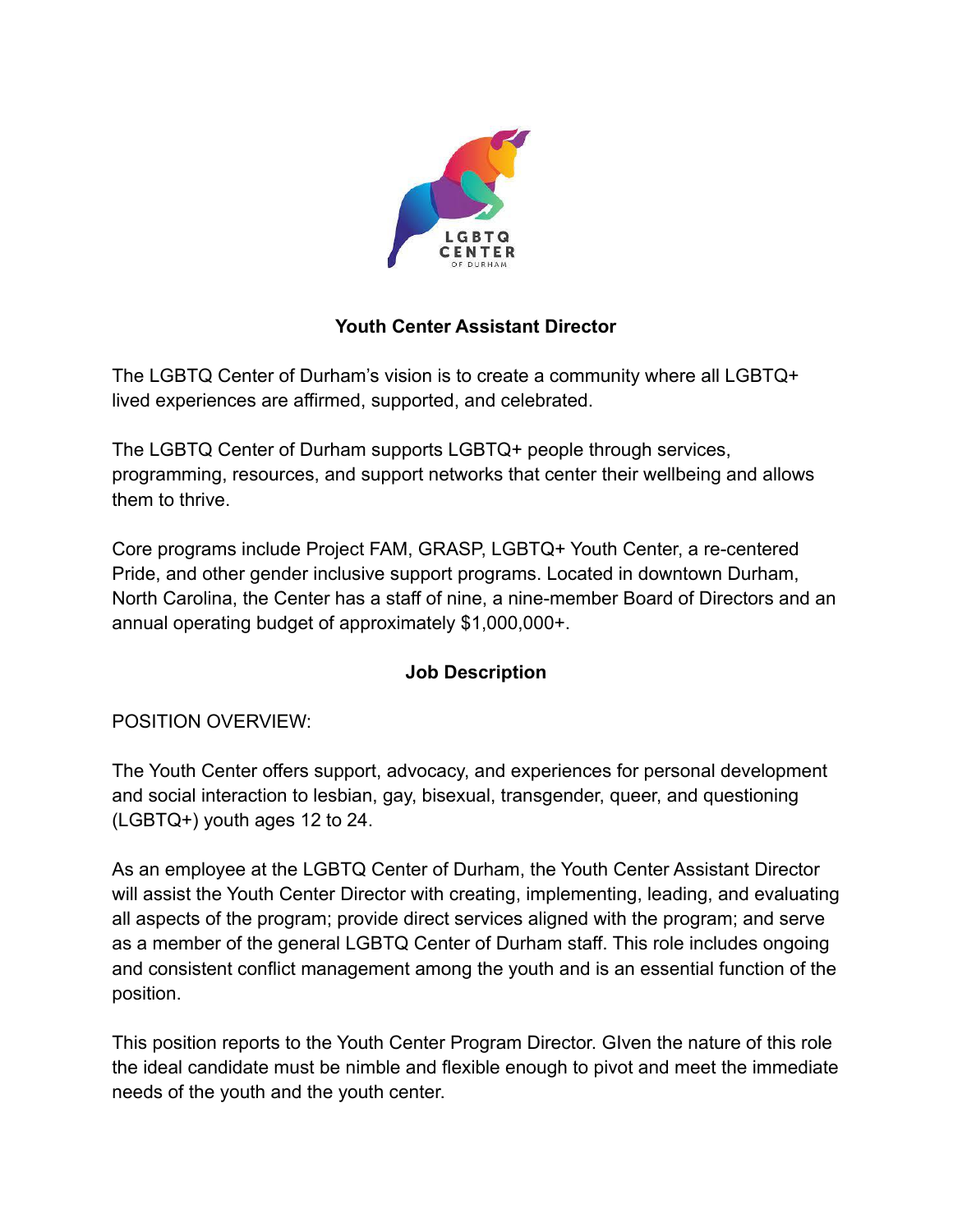## RESPONSIBILITIES:

**Program Implementation:** Plan and execute all aspects for day to day implementation for the various youth center programs, including but not limited to:

- Activities to recruit, screen, support, and retain volunteers and clients
- Ongoing after-school programs
- Generate content to provide educational trainings for community on program related topics
- Creating a continuous flow of social media content to engage with youth, their families, and other community members

**Program Management:** Assist with providing ongoing management and administration for the Youth Center. This includes:

- Evaluate program needs, gaps, and strengths; develop systems for going evaluation and metrics
- Create and keep records of program activities; progress towards goals, and interactions with key volunteers
- Maintain appropriate, timely, and well-organized programmatic records

# **Qualifications**

### REQUIRED QUALIFICATIONS:

- Experience working in a collaborative setting; program management and development
- Personal qualities of integrity, credibility, creativity, and a commitment to and passion for the organization's mission; personable under pressure, able to problem solve and able to work with diverse constituencies.
- Excellent verbal and written communication skills
- Must be organized, self-starting, results-oriented; able to work under pressure and complete multiple tasks simultaneously.
- Commitment to and knowledge of the greater Durham queer and trans communities and an understanding of issues affecting the Durham LGBTQ+ community; with strong anti-oppressive/anti-racism lens.